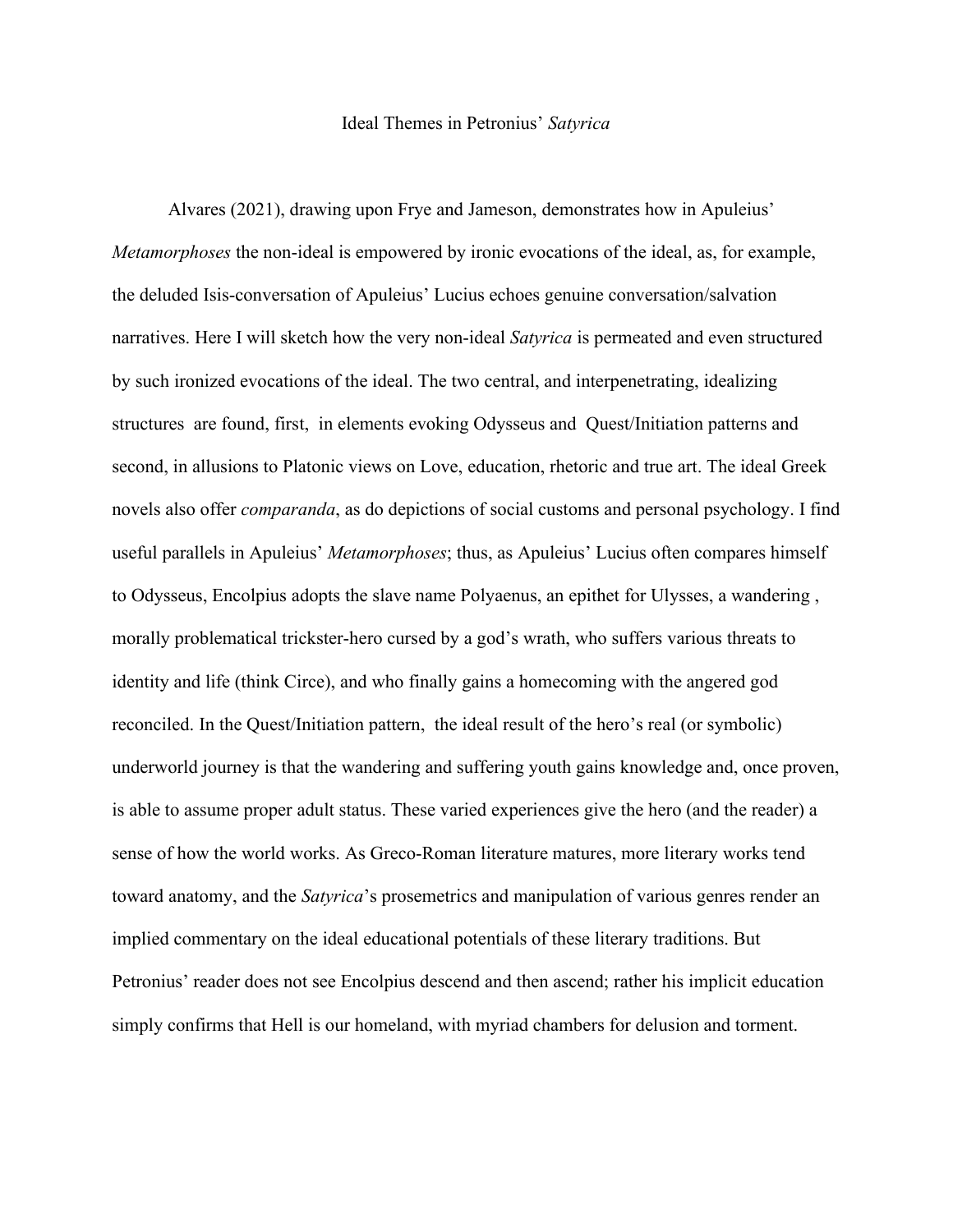I favor reconstructions which begin at Marseilles with Encolpius ritually expelled, who in some fashion insults Priapus, and after wide wanderings, ends up having reconciled with Priapus at Lampsacus. Consider how Apuleius' Lucius, soon after the Risus festival's humiliation, loses human form and, presumed dead, travels in a virtual underworld until restored by Isis. I suggest Encolpius' expulsion serves as a prelude to this underworld journey, with the *Cena*, as Bodel has shown, strongly evoking the underworld, as well as Plato's *Symposium* (Repath 2010). Both the *Metamorphoses* and the *Satyrica* details the corruption of human love relations, contrasting with constant allusions to the *Symposium*'s ideal presentation (e.g. Giton as Alcibiades, 128.7). The Greek novel's ideal heterosexual couple is replaced with a non-ideal bisexual threesome, with Giton the 'heroine' subject to various sexual predators. Encolpius and Lucius are young *scholastici* of problematical sexual appetites who take pride in their *paideia* as they live by their amoral wits. Encolpius' speech on the decline of rhetoric evokes the *Phaedrus* (Kennedy 1978), while crafting his discourse to fit Agamemnon's soul; note Polyaenus/Encolpius tells Chrysis to bring her mistress (Circe!) to a grove of Phaedrean plane trees (126.12); instead of Sirenseductive cicadas, the deadlier Sirens themselves are positively mentioned (127.5).The decayed ideal potentials of philosophy are seen in the reference to Pythagoreans at Croton; Pythagoreans tended toward vegetarianism, while now a Crotonite named Gorgias (evoking the slippery sophist) philosophically defends cannibalism for cash. Sophistic Greek novels imply nature requires art to reach its ideal potentials, but poor art corrupts the natural, as manifested in physical terms by Trimalchio's grotesque innovations in the art of fine dining.

On the cultural/social plane, ideal is Trimalchio's extravagant wealth and the ideal dream of such amazing social mobility is undercut by Trimalchio's obsessions with status and death. The novels have characters (e.g. Dionysios, Dionysiophanes) embodying ideals of aristocratic